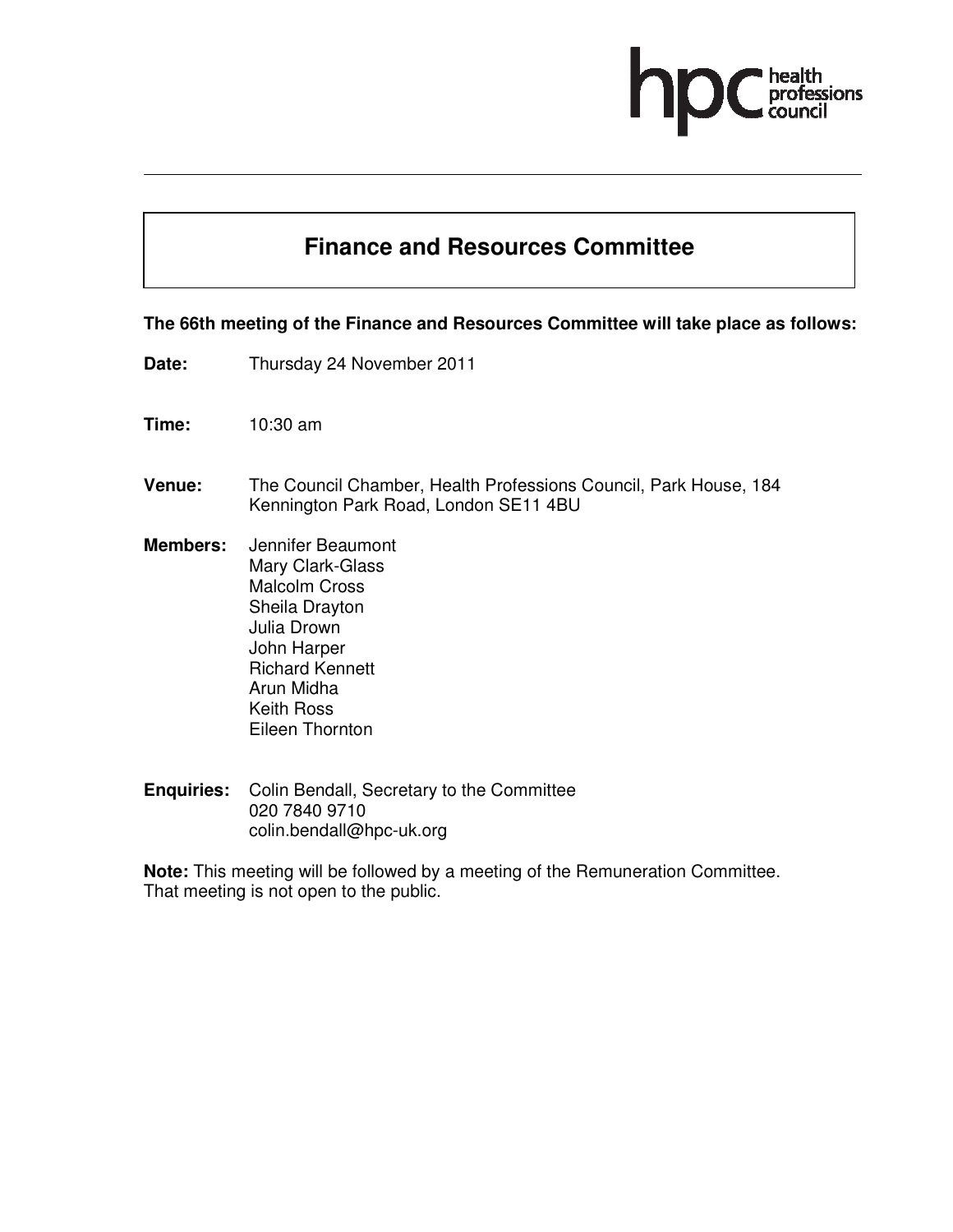## Part 1 – Public Agenda

| $\mathbf{1}$   | <b>Nomination of Committee chair</b><br>Colin Bendall - Secretary to the Committee                                          | enclosure 1<br>FRC 80/11  |  |  |  |  |
|----------------|-----------------------------------------------------------------------------------------------------------------------------|---------------------------|--|--|--|--|
| 2              | <b>Apologies for absence</b>                                                                                                | verbal                    |  |  |  |  |
| 3              | <b>Approval of agenda</b>                                                                                                   | verbal                    |  |  |  |  |
| 4              | <b>Declaration of members' interests</b>                                                                                    | verbal                    |  |  |  |  |
| 5              | Minutes of the Finance and Resources Committee meeting of<br>7 September 2011<br>Colin Bendall - Secretary to the Committee | enclosure 2<br>FRC 81/11  |  |  |  |  |
| 6              | <b>Matters arising</b><br>Colin Bendall - Secretary to the Committee                                                        | enclosure 3<br>FRC 82/11  |  |  |  |  |
| $\overline{7}$ | <b>Finance report</b><br>Gary Butler - Director of Finance                                                                  | enclosure 4<br>FRC 83/11  |  |  |  |  |
| 8              | <b>Human Resources report</b><br>Teresa Haskins - Director of Human Resources                                               | enclosure 5<br>FRC 84/11  |  |  |  |  |
| 9              | <b>Partner Manager report</b><br>Hayley Graham - Partner Manager                                                            | enclosure 6<br>FRC 85/11  |  |  |  |  |
| 10             | <b>Information Technology report</b><br>Guy Gaskins - Director of Information Technology                                    | enclosure 7<br>FRC 86/11  |  |  |  |  |
| 11             | <b>Operations report</b><br>Greg Ross-Sampson – Director of Operations                                                      | enclosure 8<br>FRC 87/11  |  |  |  |  |
|                | Items for discussion/approval                                                                                               |                           |  |  |  |  |
| 12             | <b>Five Year Plan</b><br>Gary Butler - Director of Finance                                                                  | enclosure 9<br>FRC 88/11  |  |  |  |  |
| 13             | <b>Registrant creditors policy</b><br>Gary Butler - Director of Finance                                                     | enclosure 10<br>FRC 89/11 |  |  |  |  |
| 14             | Purchase order, invoice and expenses signatories<br>Gary Butler - Director of Finance                                       | enclosure 11<br>FRC 90/11 |  |  |  |  |
| 15             | Transfer of regulatory functions from General Social Care Council<br>to HPC<br>Marc Seale – Chief Executive and Registrar   | enclosure 12<br>FRC 91/11 |  |  |  |  |

| Date       | Ver.          | Dept/Cmte | Doc Type | Title                           | <b>Status</b> | Int. Aud.     |
|------------|---------------|-----------|----------|---------------------------------|---------------|---------------|
| 2011-09-12 | $\mathcal{A}$ | F&R       | AGD      | Finance and Resources Committee | Final         | <b>Public</b> |
|            |               |           |          | agenda 24 November 2011         | DD: None      | RD: None      |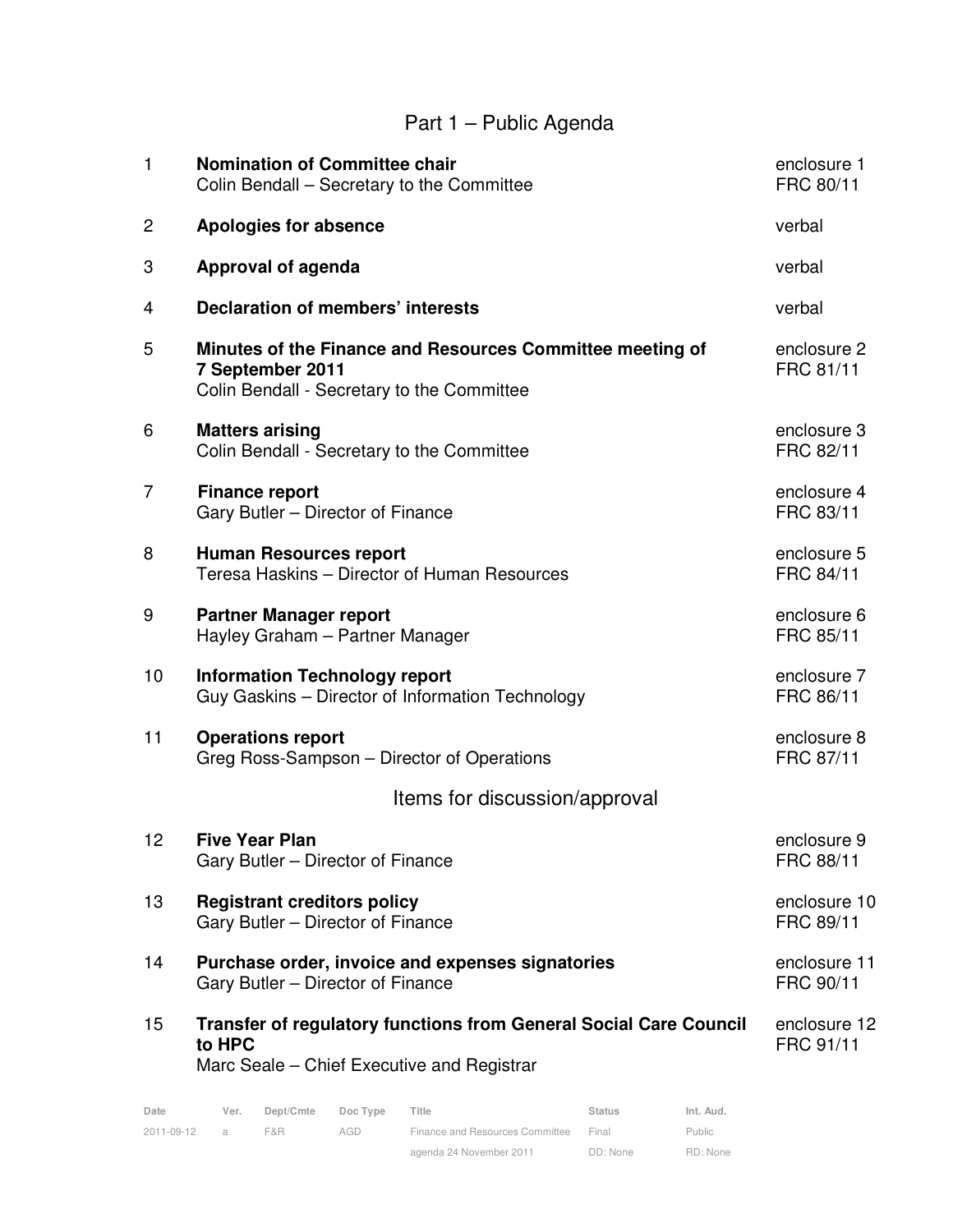| 16 | <b>Council and Committee members' fees and allowances</b><br>Marc Seale – Chief Executive and Registrar                                                                                                                   | enclosure 13<br>FRC 92/11 |
|----|---------------------------------------------------------------------------------------------------------------------------------------------------------------------------------------------------------------------------|---------------------------|
| 17 | <b>Committee representative at Audit Committee meetings</b><br>Colin Bendall - Secretary to the Committee                                                                                                                 | enclosure 14<br>FRC 93/11 |
|    | Items to note                                                                                                                                                                                                             |                           |
| 18 | <b>Six month reforecast</b><br>Gary Butler - Director of Finance                                                                                                                                                          | enclosure 15<br>FRC 94/11 |
| 19 | <b>Employee survey</b><br>Teresa Haskins - Director of Human Resources                                                                                                                                                    | enclosure 16<br>FRC 95/11 |
| 20 | <b>Registrant number predictions</b><br>Roy Dunn - Head of Business Process Improvement                                                                                                                                   | enclosure 17<br>FRC 96/11 |
|    | Item for information                                                                                                                                                                                                      |                           |
| 21 | Education systems and process review major project<br>Abigail Gorringe - Director of Education                                                                                                                            | enclosure 18<br>FRC 97/11 |
| 22 | Any other business<br>Previously notified and agreed by the Chair                                                                                                                                                         |                           |
| 23 | Date & time of next meeting:<br>10.30 am Thursday 26 January 2012                                                                                                                                                         |                           |
|    | Subsequent meetings at 10.30 am:<br>Thursday 1 March 2012 (Remuneration Committee only)<br>Thursday 15 March 2012<br>Thursday 26 April 2012<br>Tuesday 19 June 2012<br>Thursday 19 July 2012<br>Tuesday 11 September 2012 |                           |

#### **Resolution**

The Committee is invited to adopt one or more of the following:

Tuesday 20 November 2012

'The Committee hereby resolves that the remainder of the meeting shall be held in private, because the matters being discussed relate to one or more of the following;

- (1) information relating to a registrant, former registrant or applicant for registration;
- (2) information relating to an employee or officer holder, former employee or applicant for any post or office;

| Date       | Ver.          | Dept/Cmte | Doc Type | <b>Fitle</b>                    | <b>Status</b> | Int. Aud.     |
|------------|---------------|-----------|----------|---------------------------------|---------------|---------------|
| 2011-09-12 | $\mathcal{A}$ | F&R       | AGD      | Finance and Resources Committee | Final         | <b>Public</b> |
|            |               |           |          | agenda 24 November 2011         | DD: None      | RD: None      |